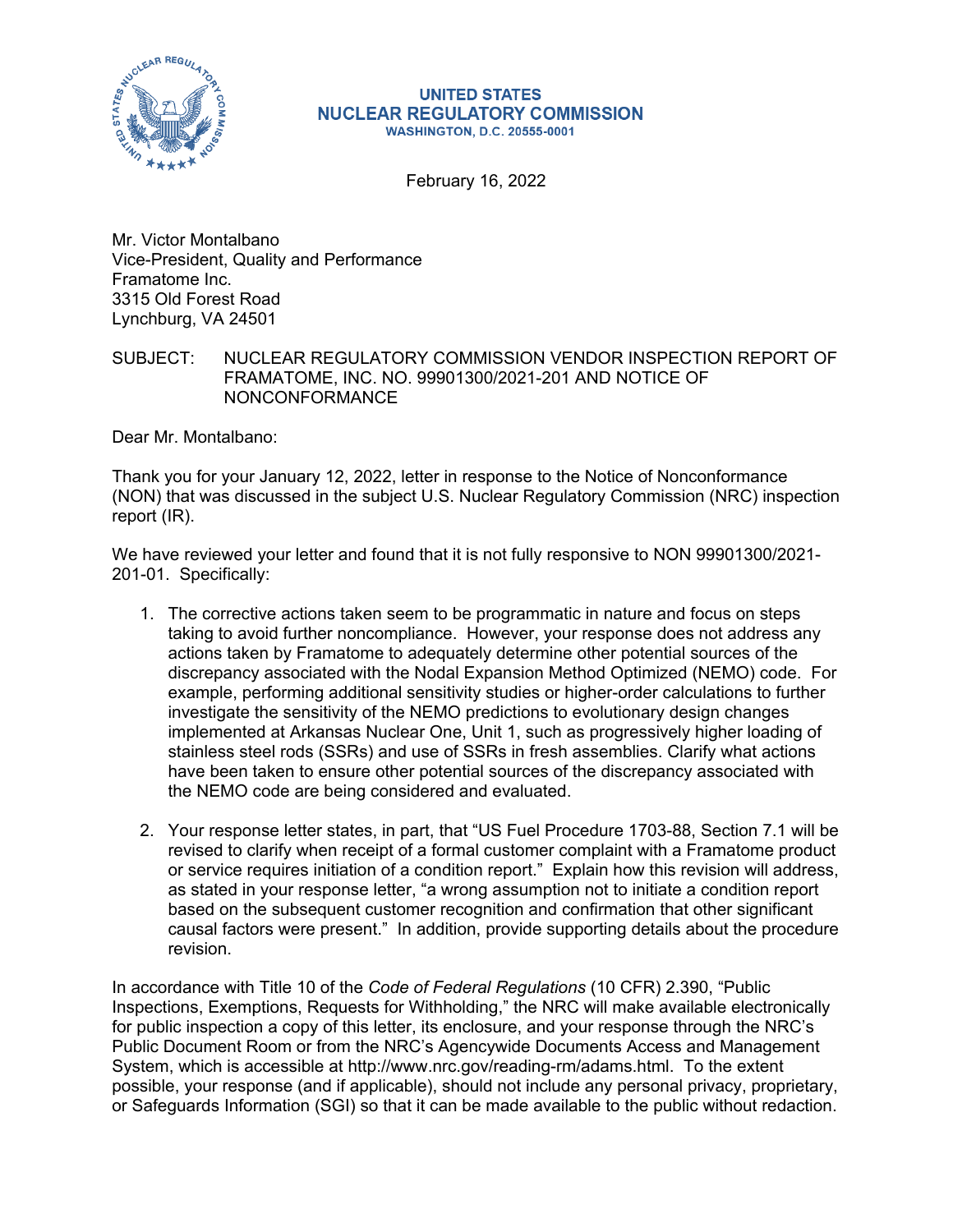If personal privacy or proprietary information is necessary to provide an acceptable response, please provide a bracketed copy of your response that identifies the information that should be protected and a redacted copy of your response that deletes such information. If you request that such material be withheld from public disclosure, you must specifically identify the portions of your response that you seek to have withheld and provide in detail the bases for your claim (e.g., explain why the disclosure of information would create an unwarranted invasion of personal privacy or provide the information required by 10 CFR 2.390(b) to support a request for withholding confidential commercial or financial information). If SGI is necessary to provide an acceptable response, please provide the level of protection described in 10 CFR 73.21, "Protection of Safeguards Information: Performance Requirements."

Please contact Mr. Yamir Diaz-Castillo at 301-415-2228, or via electronic mail at Yamir.Diaz-Castillo@nrc.gov, if you have any questions or need assistance regarding this matter.

Sincerely,

Signed by Kavanagh, K on 02/16/22

Kerri A. Kavanagh, Chief Quality Assurance and Vendor Inspection Branch Division of Reactor Oversight Office of Nuclear Reactor Regulation

Docket No.: 99901300